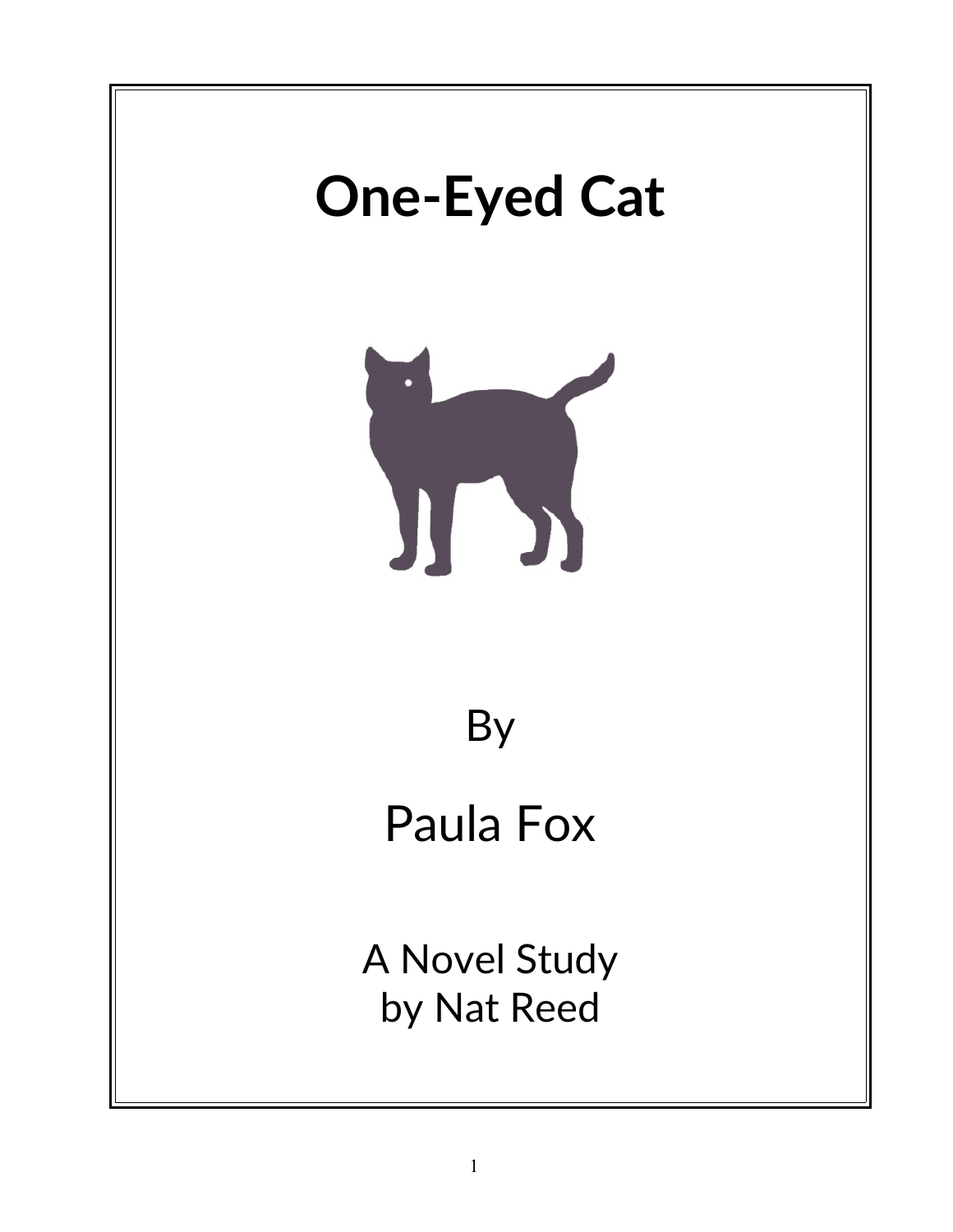

## **Table of Contents**

| <b>Suggestions and Expectations</b> |   |
|-------------------------------------|---|
|                                     |   |
| List of Skills                      | 4 |
|                                     |   |
| Synopsis / Author Biography         | 5 |
|                                     |   |
| <b>Student Checklist</b>            | 6 |
| Reproducible Student Booklet        |   |
|                                     |   |
| Answer Key                          |   |
|                                     |   |

**About the author:** Nat Reed was a member of the teaching profession for more than 35 years. He was a full-time instructor at Trent University in the Teacher Education Program for nine years. For more information on his work and literature, visit [novelstudies.org.](http://www.novelstudies.org/)

> Copyright © 2017 Nat Reed Revisions Completed in 2021 All rights reserved by author. Permission to copy for single classroom use only. Electronic distribution limited to single classroom use only. Not for public display.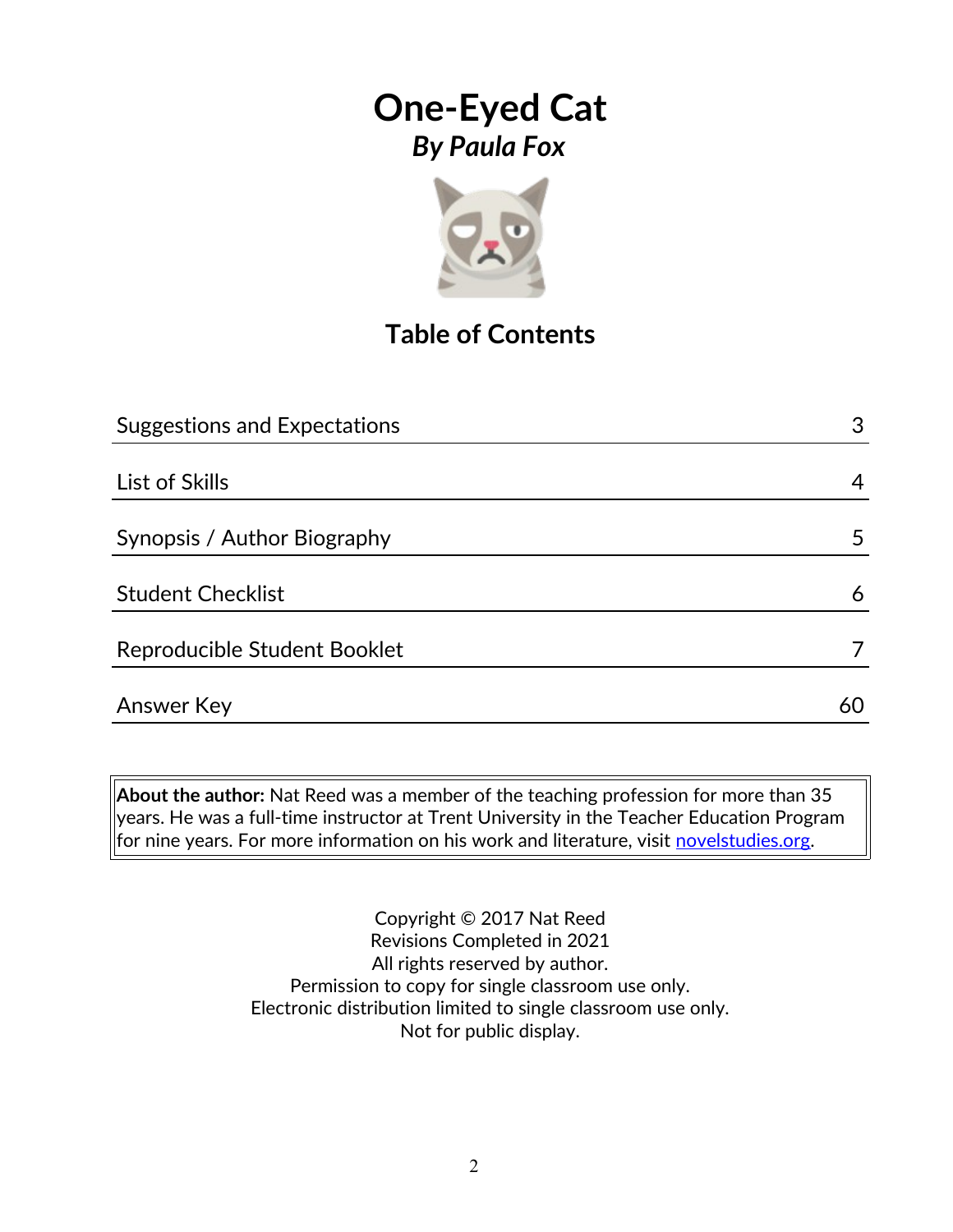### **Suggestions and Expectations**

This curriculum unit can be used in a variety of ways. Each chapter of the novel study focuses on one chapter of *One-Eyed Cat* and is comprised of five of the following activities:

- Before You Read
- Vocabulary Building
- Comprehension Questions
- Language Activities
- Extension Activities

#### **Links with the Common Core Standards (U.S.)**

Many of the activities included in this curriculum unit are supported by the Common Core Standards. For instance the *Reading Standards for Literature, Grade 5*, makes reference to

a) determining the meaning of words and phrases. . . including figurative language;

b) explaining how a series of chapters fits together to provide the overall structure;

c) compare and contrast two characters;

d) determine how characters … respond to challenges;

e) drawing inferences from the text;

f) determining a theme of a story . . . **and many others.**

A principal expectation of the unit is that students will develop their skills in reading, writing, listening and oral communication, as well as in reasoning and critical thinking. Students will also be expected to provide clear answers to questions and well-constructed explanations. It is critical as well that students be able to relate events and the feelings of characters to their own lives and experiences and describe their own interpretation of a particular passage.

A strength of the unit is that students can work on the activities at their own pace. Every activity need not be completed by all students. A **portfolio cover** is included (p.7) so that students may organize their work and keep it all in one place. A **Student Checklist** is also included (p.6) so that a record of completed work may be recorded.

**Themes** which may be taught in conjunction with the novel include responsibility, guilt and shame, truth vs. lies, compassion, friendship, personal growth, dealing with death and grief.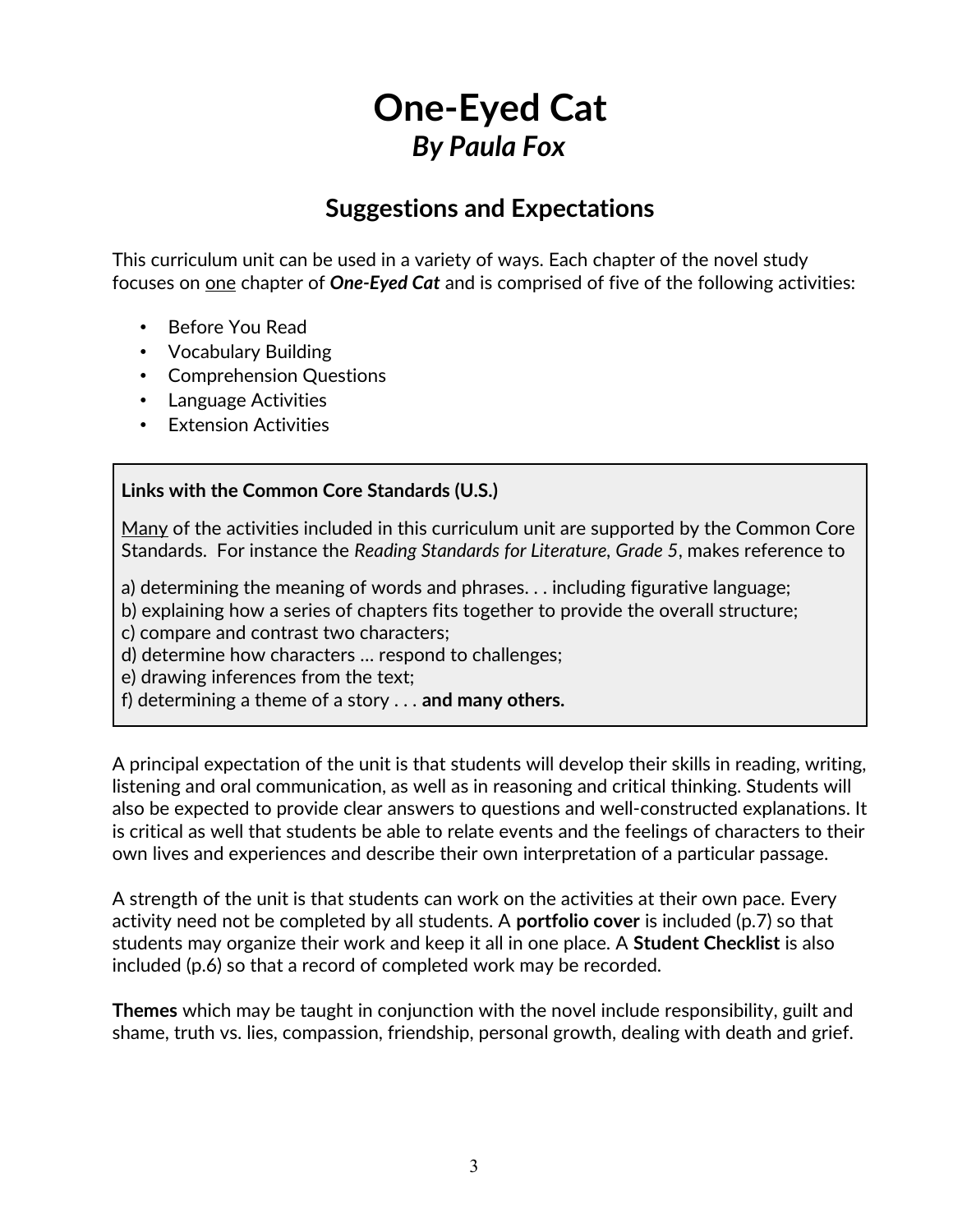### **List of Skills**

#### **Vocabulary Development**

- 1. Locating descriptive words/phrases 7. Identify *anagrams*
- 2. Listing synonyms/homonyms and B. Listing compound words
- 3. Identifying/creating *alliteration* 9. Identifying parts of speech
- 4. Use of capitals and punctuation 10. Identify/create *similes*
- 
- 6. Identify *personification*.
- **Setting Activities**
	- 1. Summarize the details of a setting

#### **Plot Activities**

- 1. Complete a *time line* of events 4. Identify *cliffhangers*
- 
- 

#### **Character Activities**

- 
- 2. Identify the protagonist 4. Compare characters

#### **Creative and Critical Thinking**

- 
- 2. Write a newspaper story **7. Write a book review**
- 
- 
- 

#### **Art Activities**

- 
- 
- 
- 
- 
- 
- 5. Identifying syllables 11. Identification of root words

- 
- 2. Identify conflict in the story 5. Identify the climax of the novel.
- 3. Complete Five W's Chart 6. Complete a Story Pyramid
- 1. Determine character traits 3. Relating personal experiences
	-
- 1. Research 6. Write a description of personal feelings
	-
- 3. Participate in a talk show 8. Complete an Observation Chart
- 4. Conduct an interview 9. Complete a KWS Chart
- 5. Create a poem 10. Create a friendly letter.
- 1. A Storyboard 3. Design a cover for the novel
- 2. Create a collage 4. Create a comic strip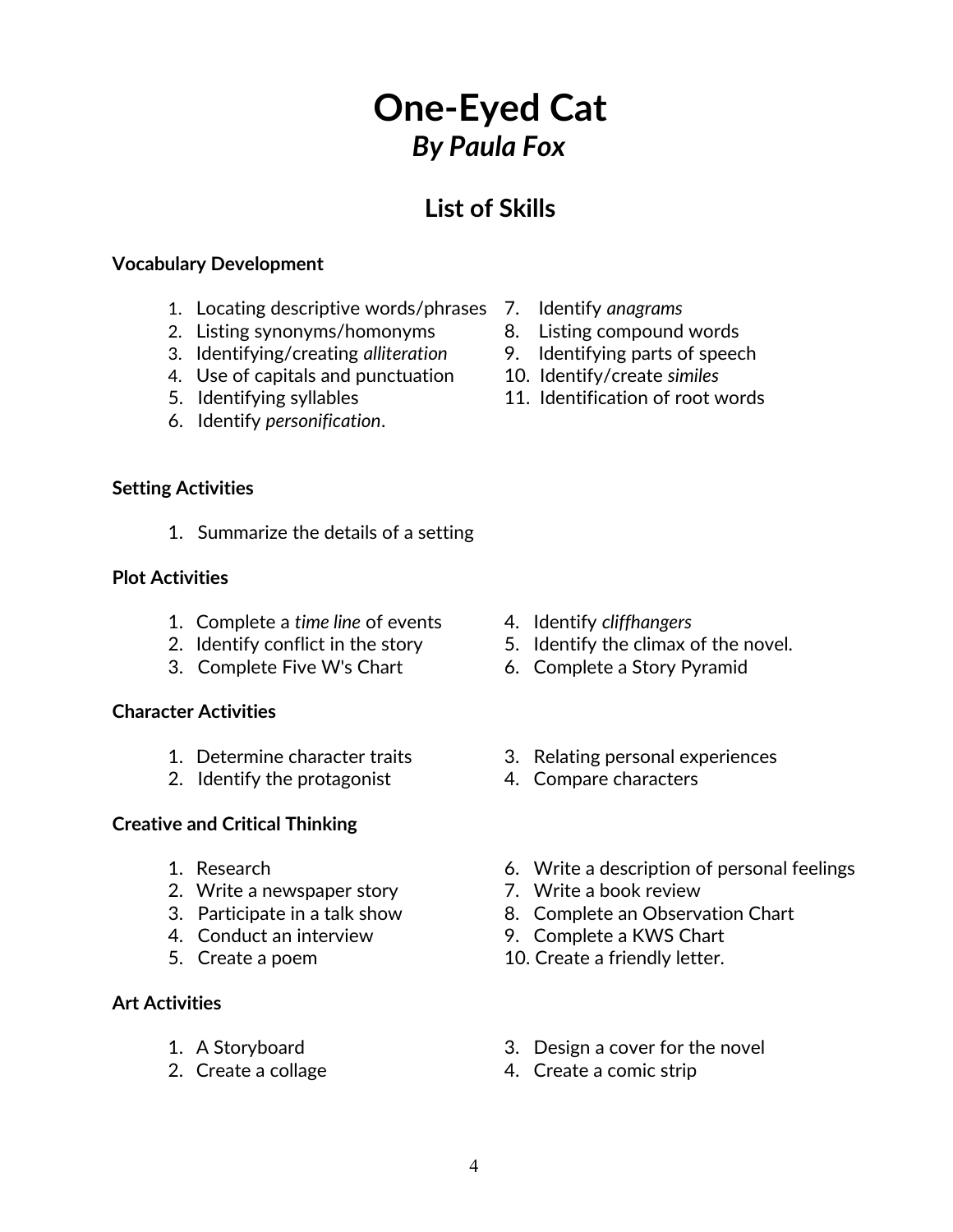

### **Synopsis**

 Ned Wallis knows he's forbidden to touch the rifle in his attic. But he can't resist sneaking out of the house just once. Before he realizes it, Ned takes a shot at a dark shadow.

 When Ned returns home he's sure he sees a face looking down at him from the attic window. Who has seen and heard him?

 Ned's guilt and fear only gets worse when one day, while helping an elderly neighbor, he spots a wild cat with one eye missing. Could this be the thing Ned shot at that night? How can Ned bring himself to reveal his painful secret? [The Publisher]

A complete synopsis and other helpful reviews can be found online at such sites as the following:<http://www.bookrags.com/studyguide-oneeyed-cat/#gsc.tab=0>

#### **Author Biography** *Paula Fox*

 Paula Fox was born in New York City in 1923. Paula's had an extremely traumatic childhood, being rejected by her mother shortly after her birth and left in a foundling home. Her parents were both writers who eventually divorced. Paula attended Columbia University and later worked as a teacher and tutor for troubled children. She didn't begin writing novels until she was in her 40s. Her first novel, published in 1966, was well-received although it sold poorly. During her writing career she published over 20 books for young



readers including *Slave Dancer*, which received the Newbery medal. She was the grandmother of singer, Courtney Love. Paula Fox died in 2017 at the age of 93.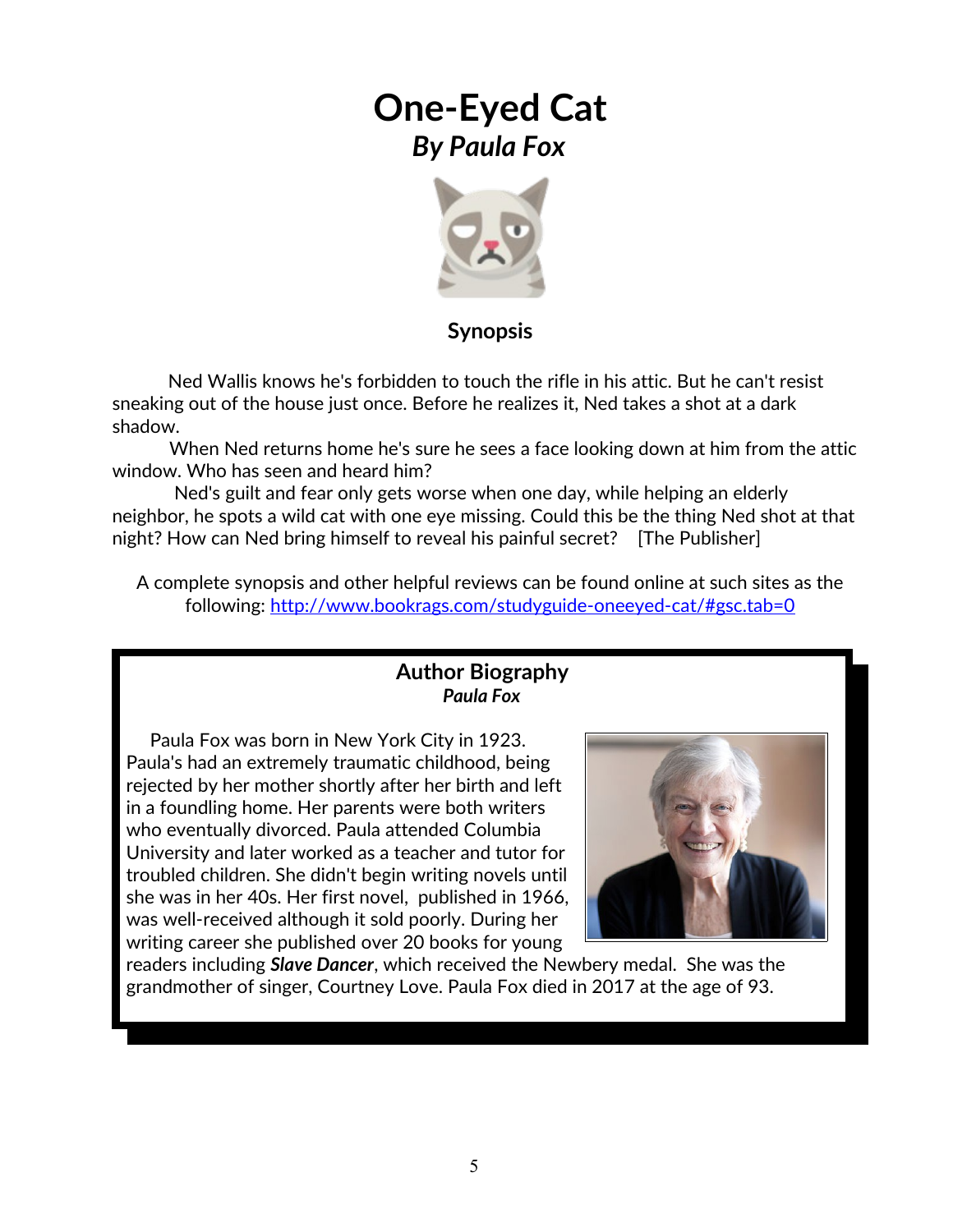

### **Student Checklist**

Student Name

| Assignment | Grade/Level | Comments |
|------------|-------------|----------|
|            |             |          |
|            |             |          |
|            |             |          |
|            |             |          |
|            |             |          |
|            |             |          |
|            |             |          |
|            |             |          |
|            |             |          |
|            |             |          |
|            |             |          |
|            |             |          |
|            |             |          |
|            |             |          |
|            |             |          |
|            |             |          |
|            |             |          |
|            |             |          |
|            |             |          |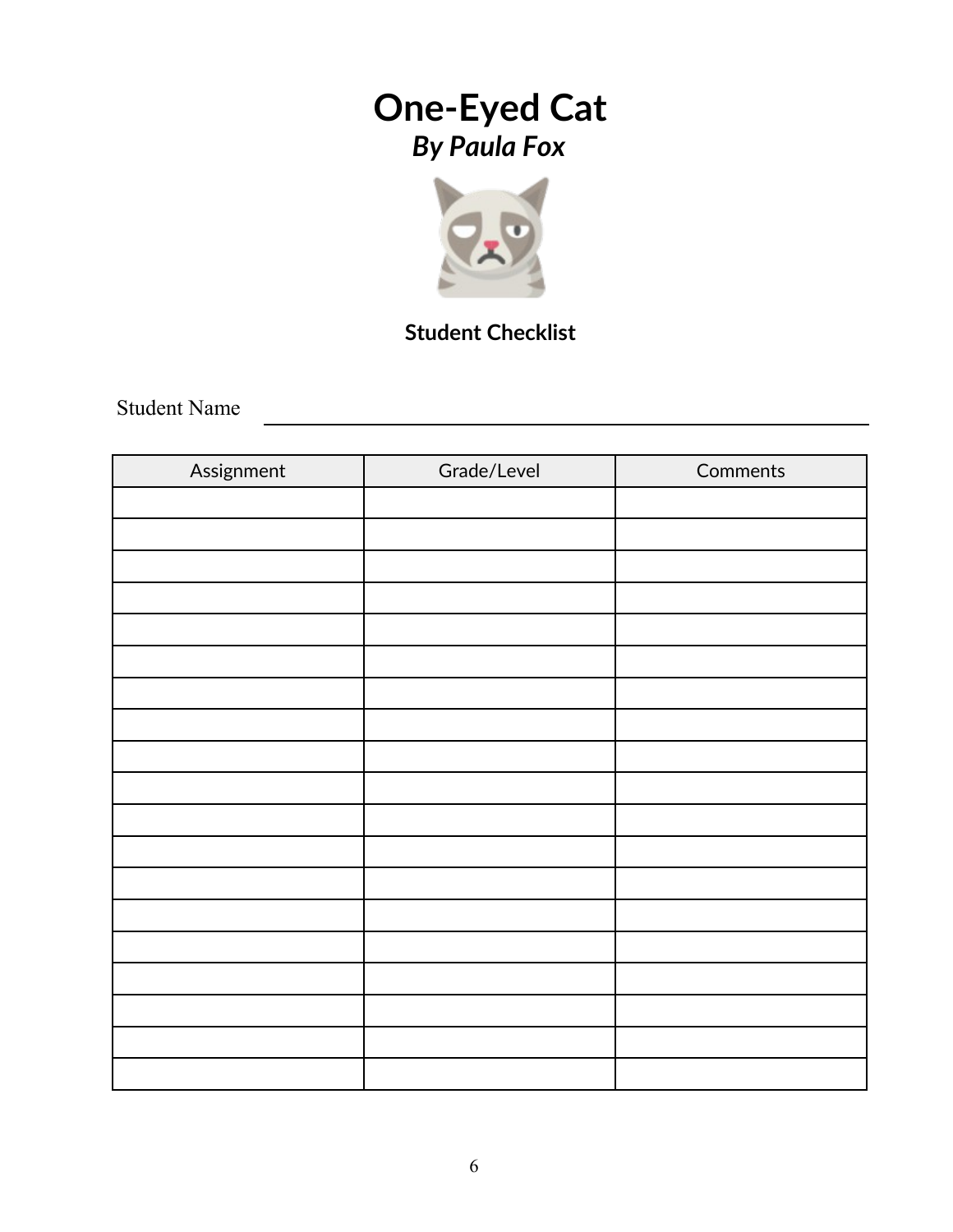# **One-Eyed Cat**



*By Paula Fox*

Name: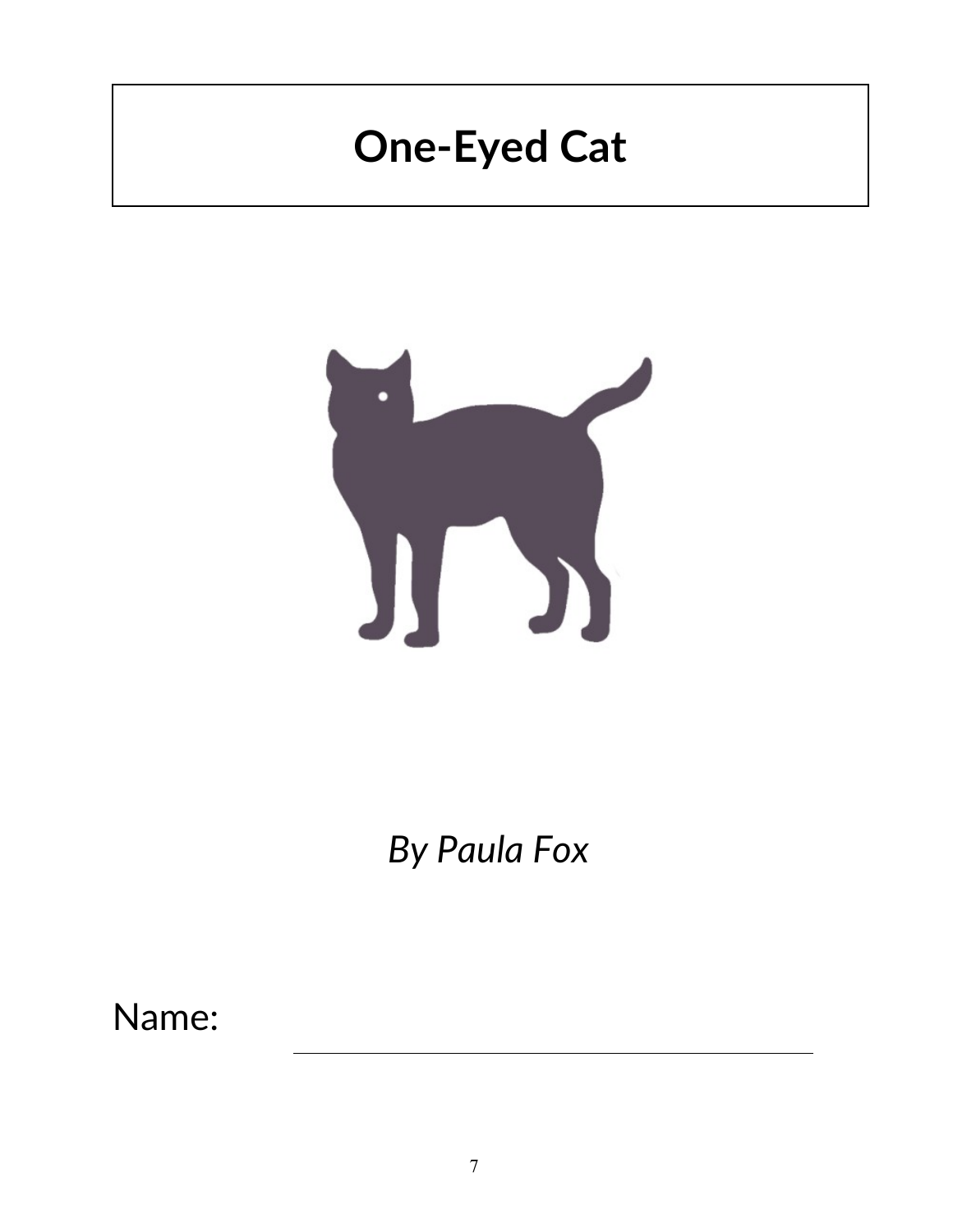### **Chapter 1**



### **Before you read the chapter**:

The **protagonist** in most novels features the main character or "good guy". The protagonist in *One-Eyed Cat* is eleven-year-old Ned Wallis. Think back on some of your favorite characters from past novels that you have read or movies you've seen. What do you think makes for an especially interesting **protagonist,** one that you found very hard to forget?

|  | ________ |  |
|--|----------|--|

## **Vocabulary:**

Choose a word from the list to complete each sentence.

| adversity | flourish | tremulous | parsonage |
|-----------|----------|-----------|-----------|
| intrude   | comical  | penetrate | gargoyle  |

- 1. Pastor Billings and his family moved into the \_\_\_\_\_\_\_\_\_\_\_\_\_\_\_.
- 2. The petunias in Grandma's garden began to \_\_\_\_\_\_\_\_\_\_\_\_\_\_\_\_ when the rains came.
- 3. The children were frightened to see the \_\_\_\_\_\_\_\_\_\_\_\_\_ by the mansion's door.
- 4. "I did not mean to election your business meeting," Mrs. Argyle apologized.
- 5. On warm days, the high \_\_\_\_\_\_\_\_\_\_\_\_\_\_\_\_\_ voices of the singers could be heard.
- 6. Did the knight's sword \_\_\_\_\_\_\_\_\_\_\_\_\_\_\_\_\_ the armor of Prince John?
- 7. Not too many people deal with \_\_\_\_\_\_\_\_\_\_\_\_\_\_\_\_\_\_ as well as my father has.
- 8. Once you get to know Mrs. Smithers, you will see the side of her personality.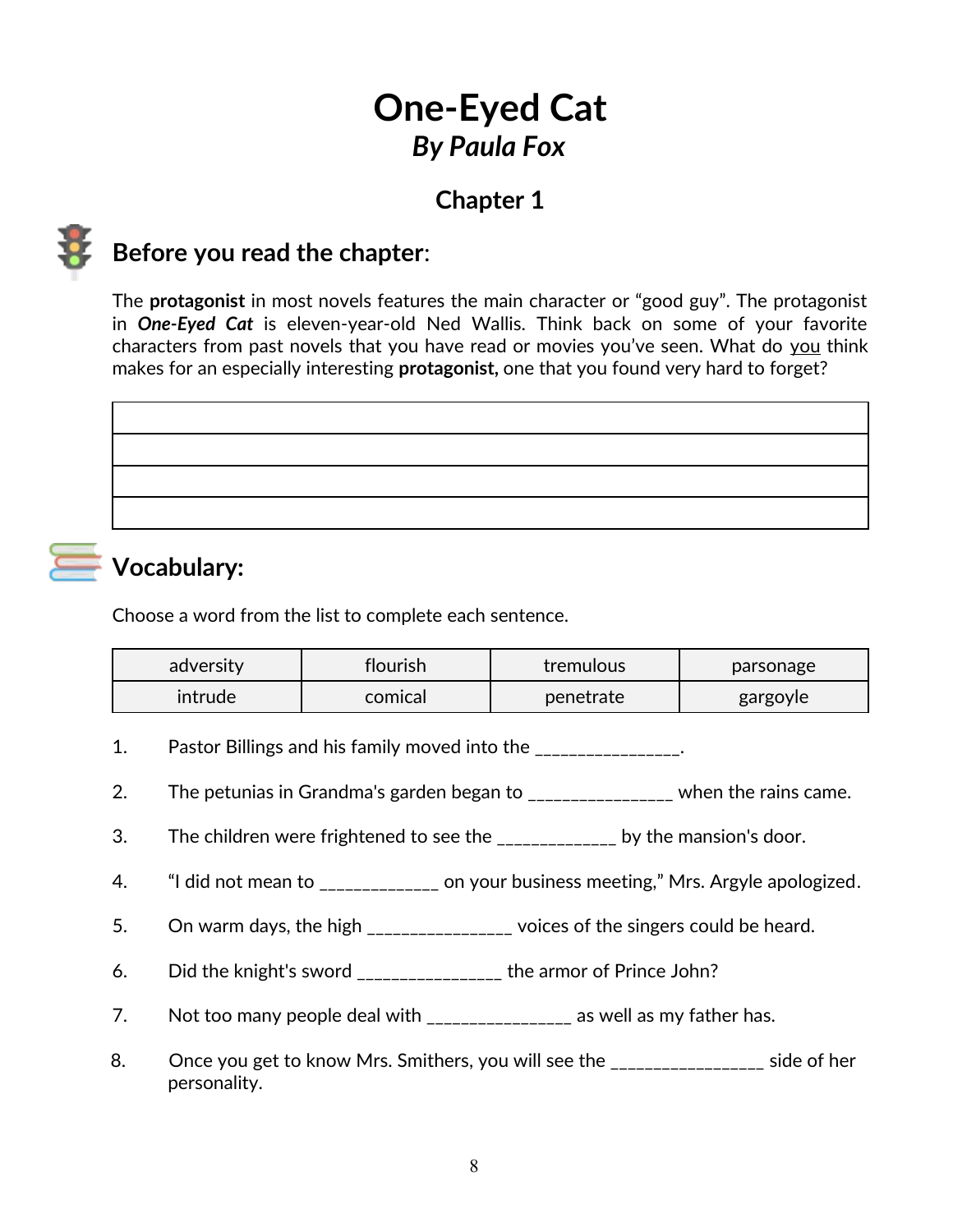

- 1. What is the **setting** of the story at the beginning of Chapter One?
- 2. Why did Ned's family live in their *big, ailing old house* instead of the parsonage?

3. What was your first impression of Mrs. Scallop? On what evidence did you base this impression?

4. Ned's mother's illness was \_\_\_\_\_\_\_\_\_\_\_\_\_\_\_\_\_\_\_\_\_\_\_\_\_\_\_\_\_\_\_\_\_\_\_\_\_\_\_\_\_.

5. Ned makes the point that the worst thing you could do to a person was not to say why you were angry with him. Why do you think this can be so upsetting to people?

- 6. Ned was born in the month of  $_{\_$ mentions that Ned will be eleven on Wednesday, so the year the story takes place must be \_\_\_\_\_\_\_\_\_\_ If Ned was alive today, he would be \_\_\_\_\_\_\_\_\_ years old.
- 7. From what you know of Ned's father, what two adjectives would you use to describe his personality?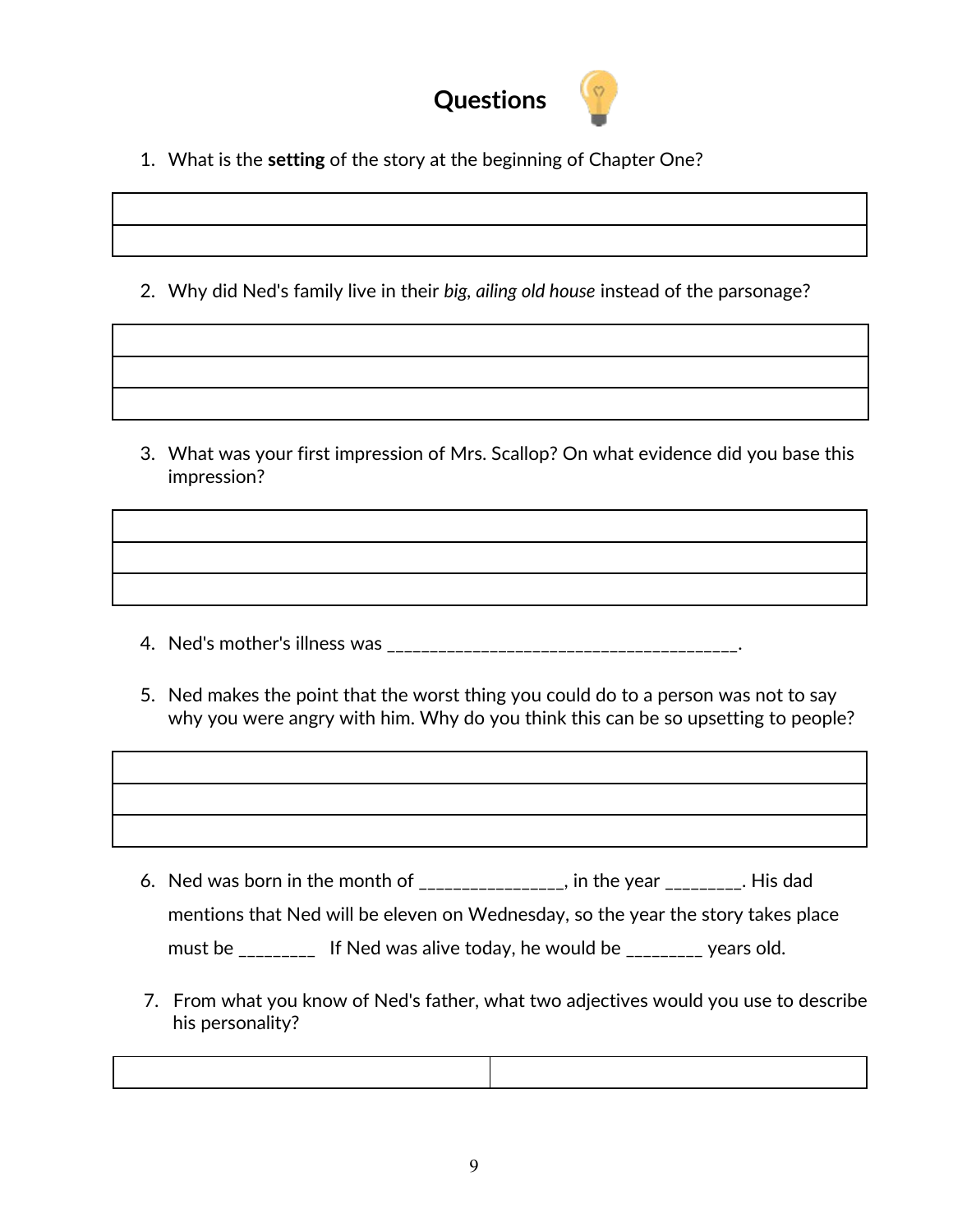8. Describe how the Kimball family was quite different than Ned's.

9. Why do you think Ned's mother especially enjoyed Hilary's visits?







Invent your own **similes** comparing the following items with something from your own imagination:

a) a dove

b) a wolf's howl

c) Paula Fox loves to use similes. When you find another example record it below.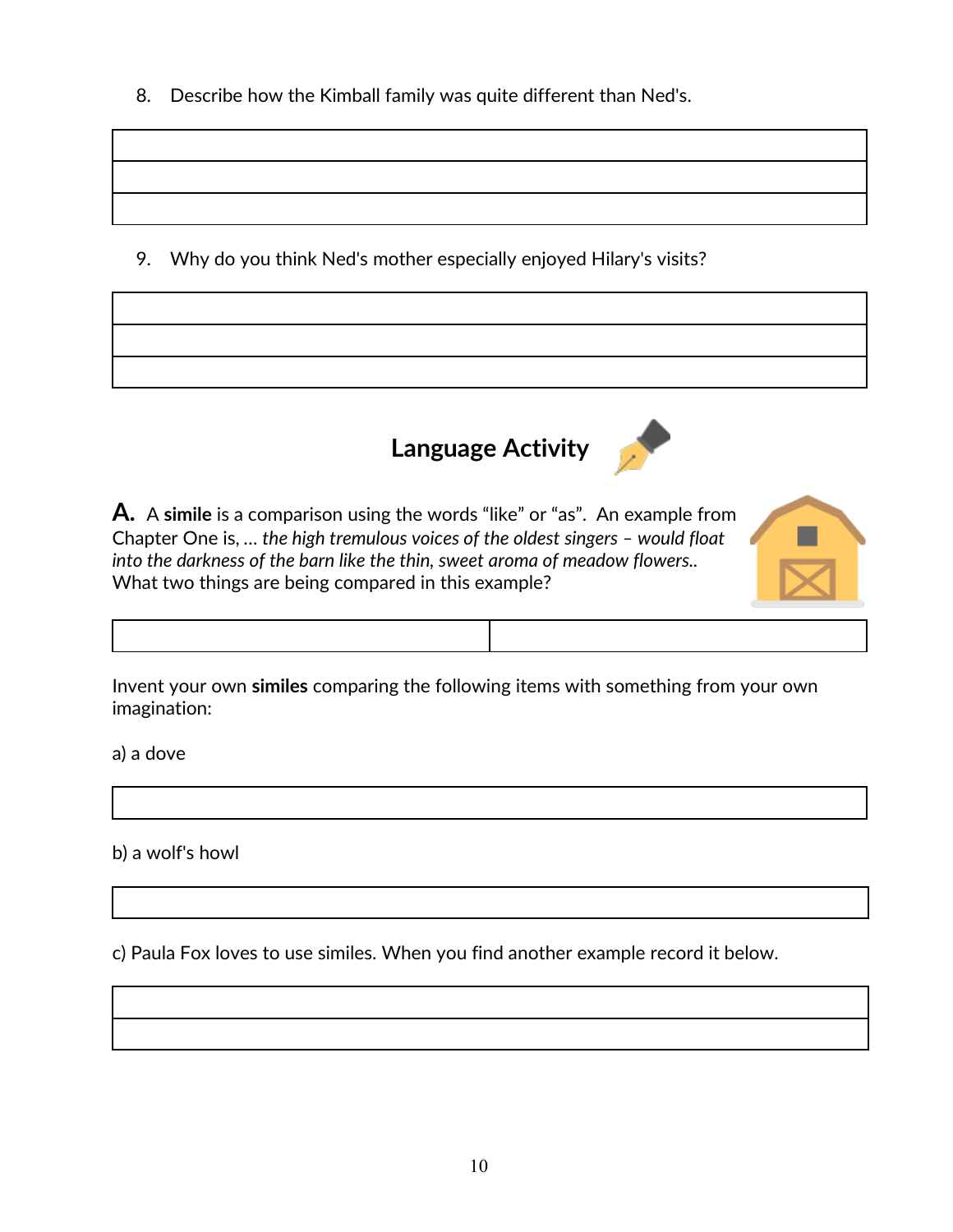### **B. Anagrams**

An **anagram** is a word that is formed by changing the order of the letters of another word. For example, the letters in the word **WAS** can also form the word **SAW**. Follow these directions to form the anagrams:



a) read the clue in the right-hand column.

b) Using the word in the left-hand column move the letters around in any order, but you must use all the letters. All of the words in the left-hand column can be found in the first chapter of *One-Eyed Cat*.

| <b>Word</b> | Anagram | <b>Clue</b>      |
|-------------|---------|------------------|
| first       |         | Divisions.       |
| aisles      |         | Scottish girl.   |
| Hudson      |         | Pooches.         |
| else        |         | Fish.            |
| table       |         | A sheep talking. |
| stones      |         | Beginnings.      |
| stained     |         | Rather than.     |

### **C. The Great Depression**

This novel is set during the time of the Great Depression which occurred mainly during the 1930s. Using resources in your school library or on the Internet, research three important facts about the Great Depression.

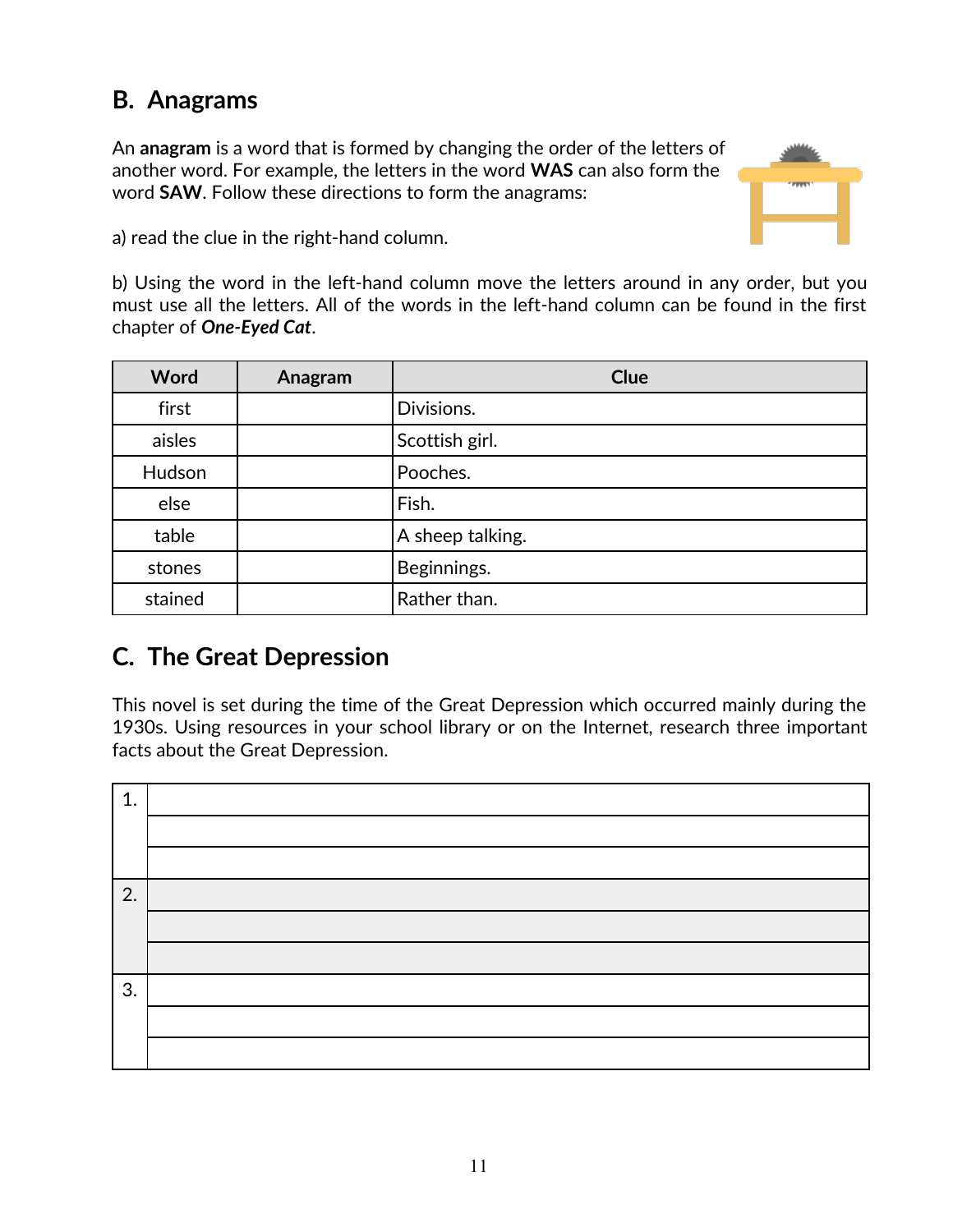## **D. A Poem Ned Might Have Written**

The **quatrain** is a popular form of rhymed verse. It is a poem of four lines, is usually light and humorous. The following quatrain was written by the renowned poet, Atrocious Halitosis.

*Mrs. Scallop keeps our house so tidy and neat, I scarcely can tell where to place my feet. "She's a dear old soul," so says my dad, But I fear she's driving my mommy quite mad.*



Various rhyming schemes make up a quatrain poem. As you can see, the above four lines have a rhyming scheme of **A – A – B – B** Other rhyming schemes include: AABB, AAAA, AABA, ABBA, ABBB, and AAAB.

Your task is to write your own quatrain poem. You may choose a rhyming scheme that fits with your own personal creation. The topic should have something to do with the themes established in the first chapter of our novel*.*

### **The Quatrain Poem**

Now create your own Quatrain Poem on a subject of your choice. Your poem must follow the format of a quatrain poem described above (and must rhyme).

**Title**: \_\_\_\_\_\_\_\_\_\_\_\_\_\_\_\_\_\_\_\_\_\_\_\_\_\_\_\_\_\_\_\_\_\_\_\_\_\_\_\_\_\_\_\_\_\_\_